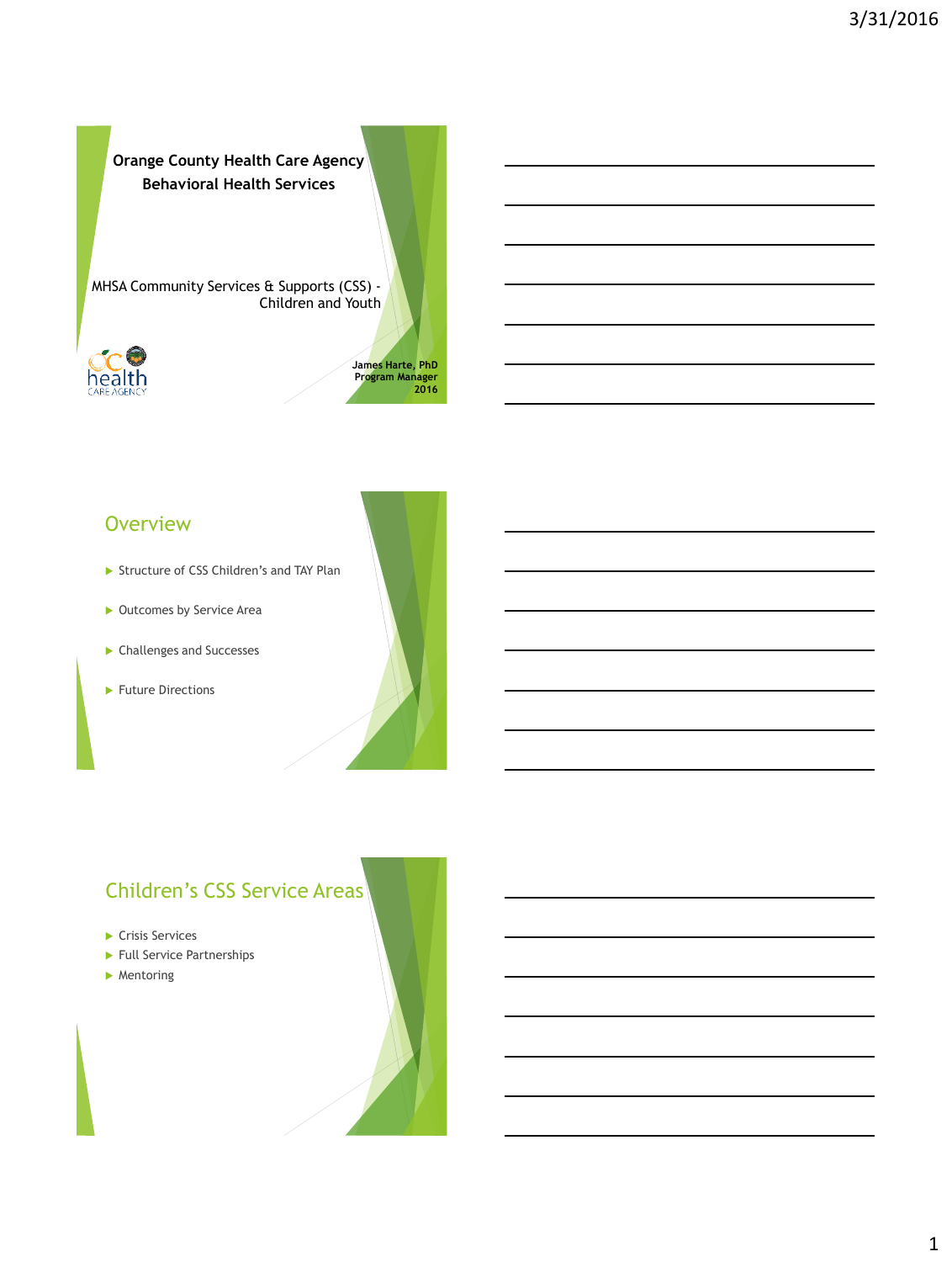



## **CAT**

- $\blacktriangleright$  Provides mobile response to any child experiencing a psychiatric emergency
- ▶ Operates 24/7

Outcomes are *percentages*

- These rates are *process measures*
- *"How we can improve our service delivery?"*

#### **Hospitalization Rate Children's CAT - FY 14/15**

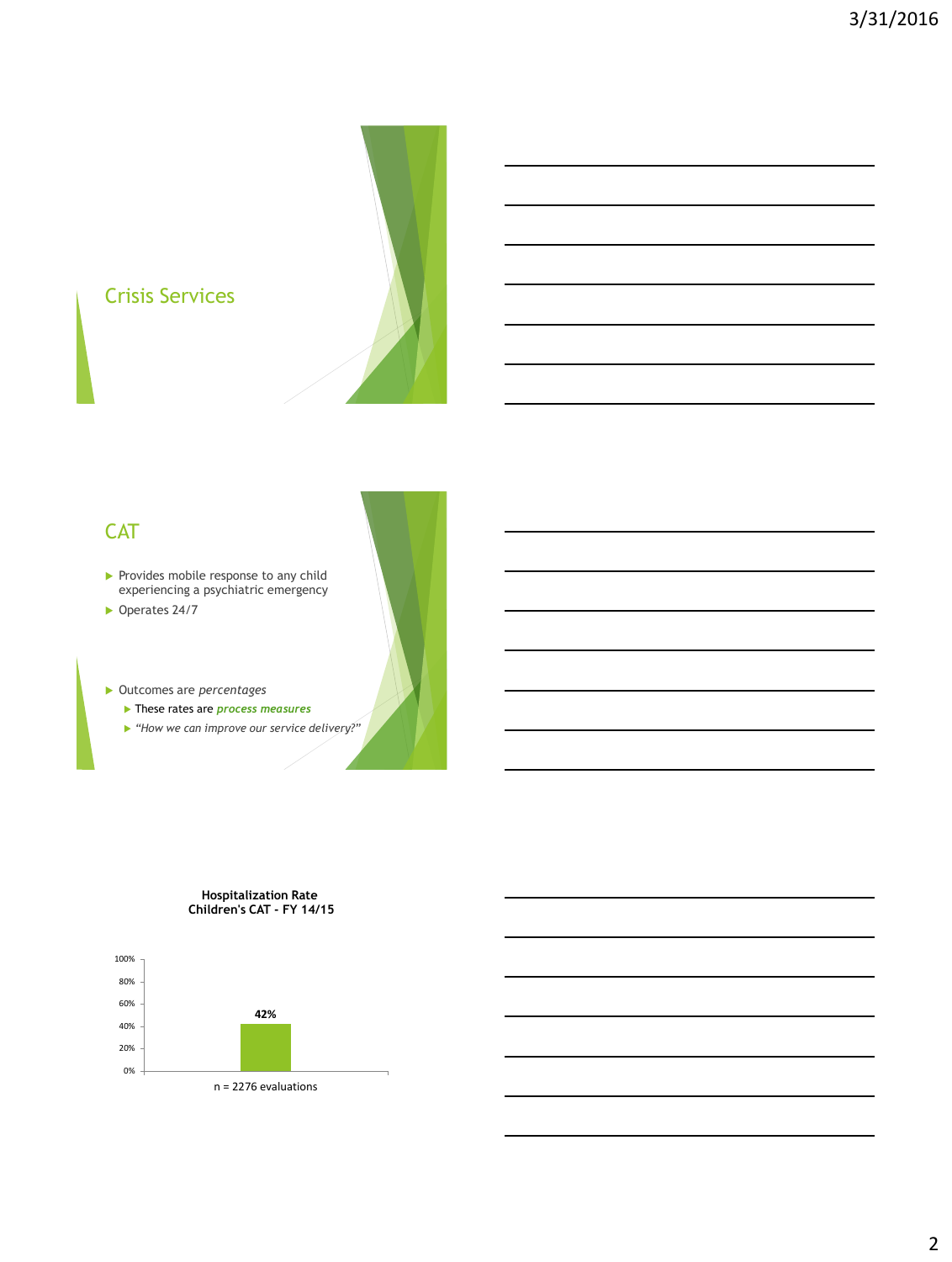#### **Dispatch to Arrival in 30 Minutes or Less Children's CAT - FY 14/15**



### In Home Crisis Stabilization

- Short-term (about 3 weeks)
- $\blacktriangleright$  Intensive, family-centered services provided in the home
- 302 admissions during FY 14/15
- Outcome is a *percentage with a target goal "Did the program meet its goal?"*

#### **Hospitalizations Up to 60 Days Following Discharge Children's In Home Crisis Stabilization - FY 14/15**

![](_page_2_Figure_9.jpeg)

**Target <= 25%**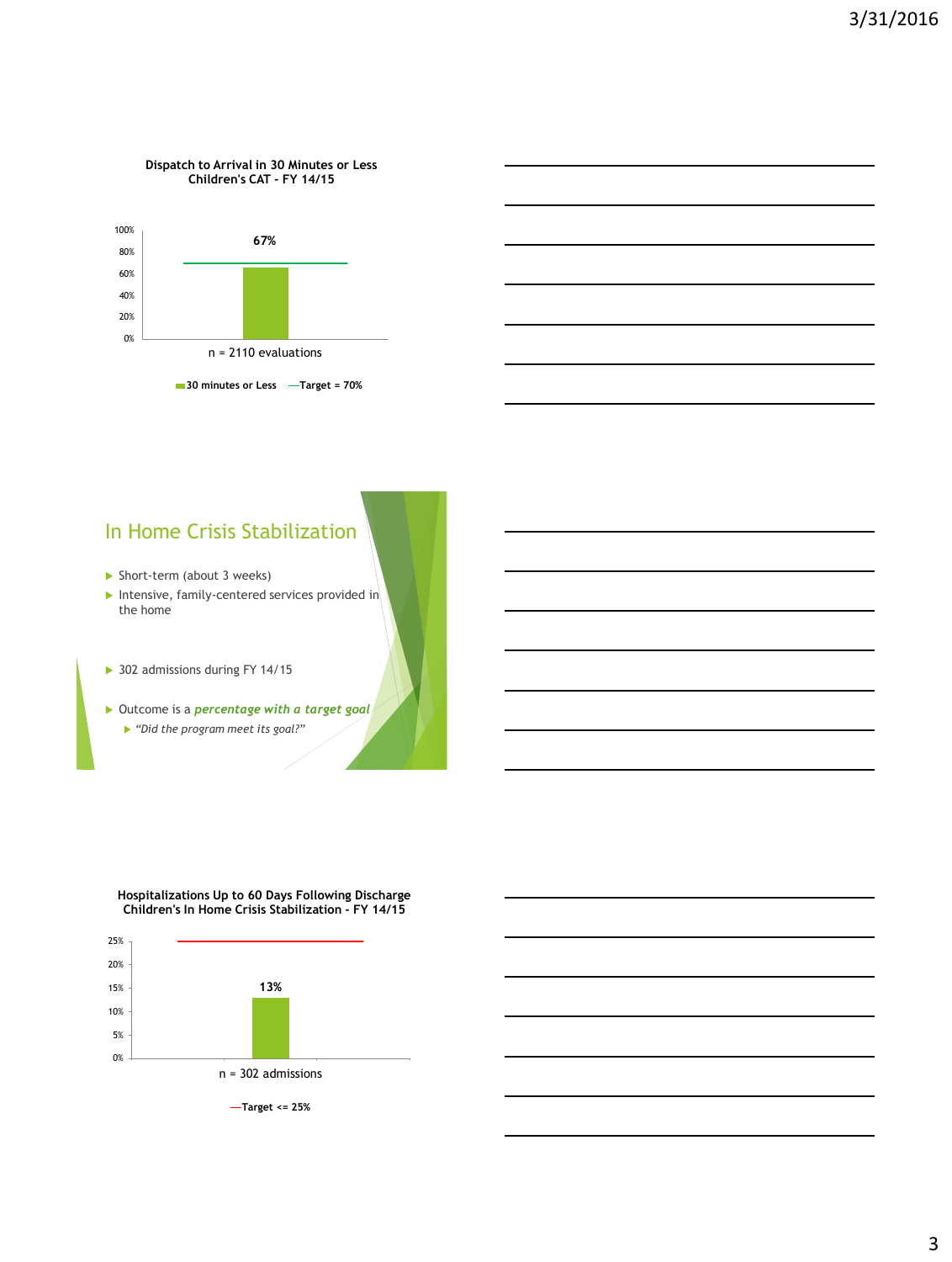## Crisis Residential

- Short-term (about 3 weeks)
- $\blacktriangleright$  Intensive, youth-centered, family-involvement
- Home-like environment
- ▶ Children's CRP had 174 admissions in FY 14/15
- TAY CRP/SRP had 105 admissions in FY 14/15
- Outcome is a *percentage with a target goal*
	- *"Did the program meet its goal?"*

#### **Hospitalizations Up to 60 Days Following Discharge Crisis Residential - FY 14/15**

![](_page_3_Figure_10.jpeg)

# Crisis Services Updates

- CAT is fully staffed as of March 2016
- Crisis Residential Program is opening a new location with a target date of May 2016 Location is on Yorba Street in Tustin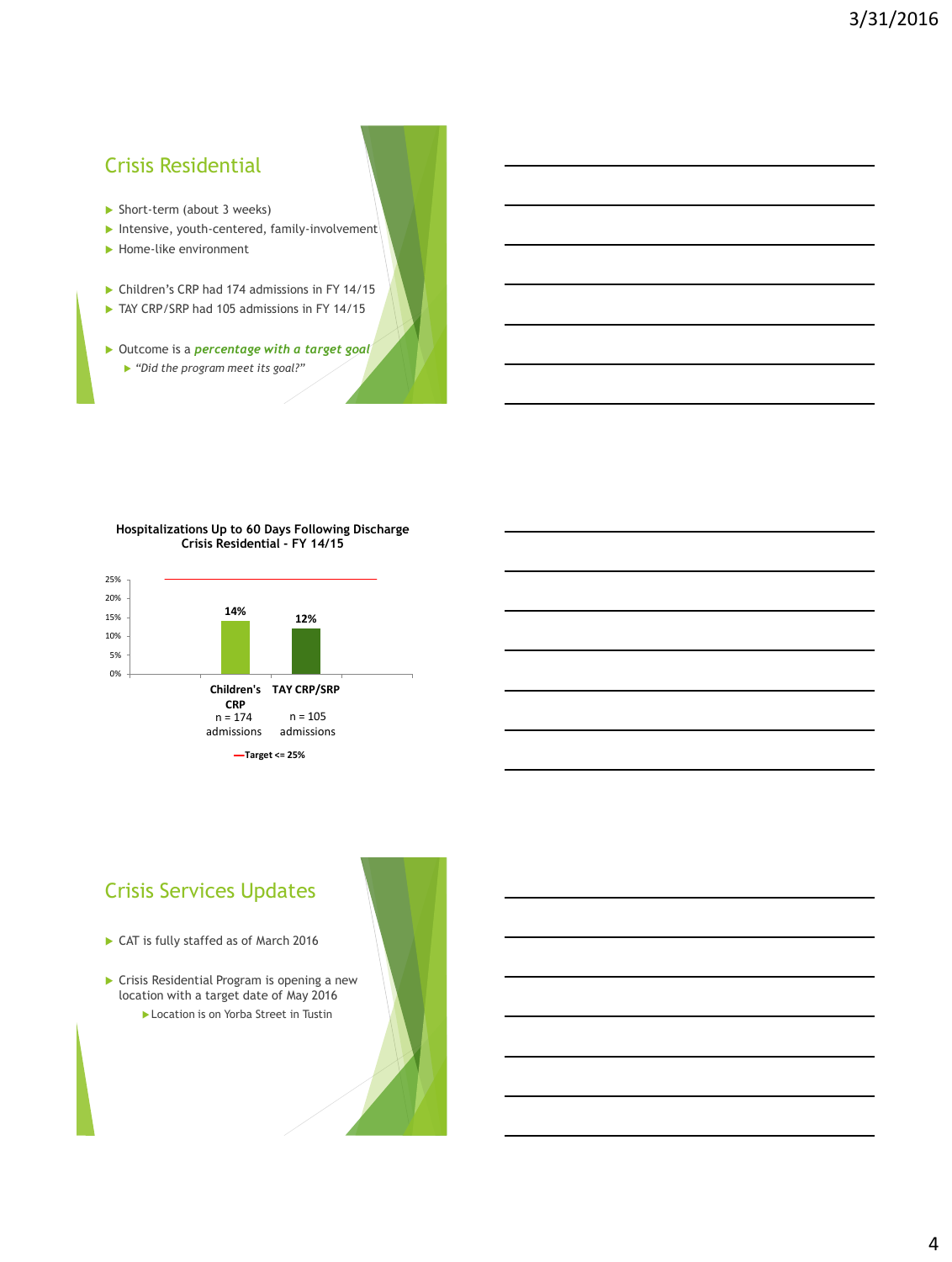# Full Service Partnerships

## Full Service Partnerships

- Provide intensive, community-based wraparound services for youth and their families
- **Enroll un- and under-served specialty** populations
	- e.g., culturally/linguistically isolated, juvenile justice, homeless/at risk of homelessness
- Children's FSPs served 340 in FY 14/15
- TAY FSPs served 752 in FY 14/15

### FSP Outcomes

- Outcomes are *pre/post comparisons*:
	- **Pre** = average number of days in the 12 months prior to enrollment
	- Post = average number of days during FY 14/15
- Areas evaluated:
	- Psychiatric Hospitalization
	- Homelessness
	- **Incarceration**
	- School Performance / Employment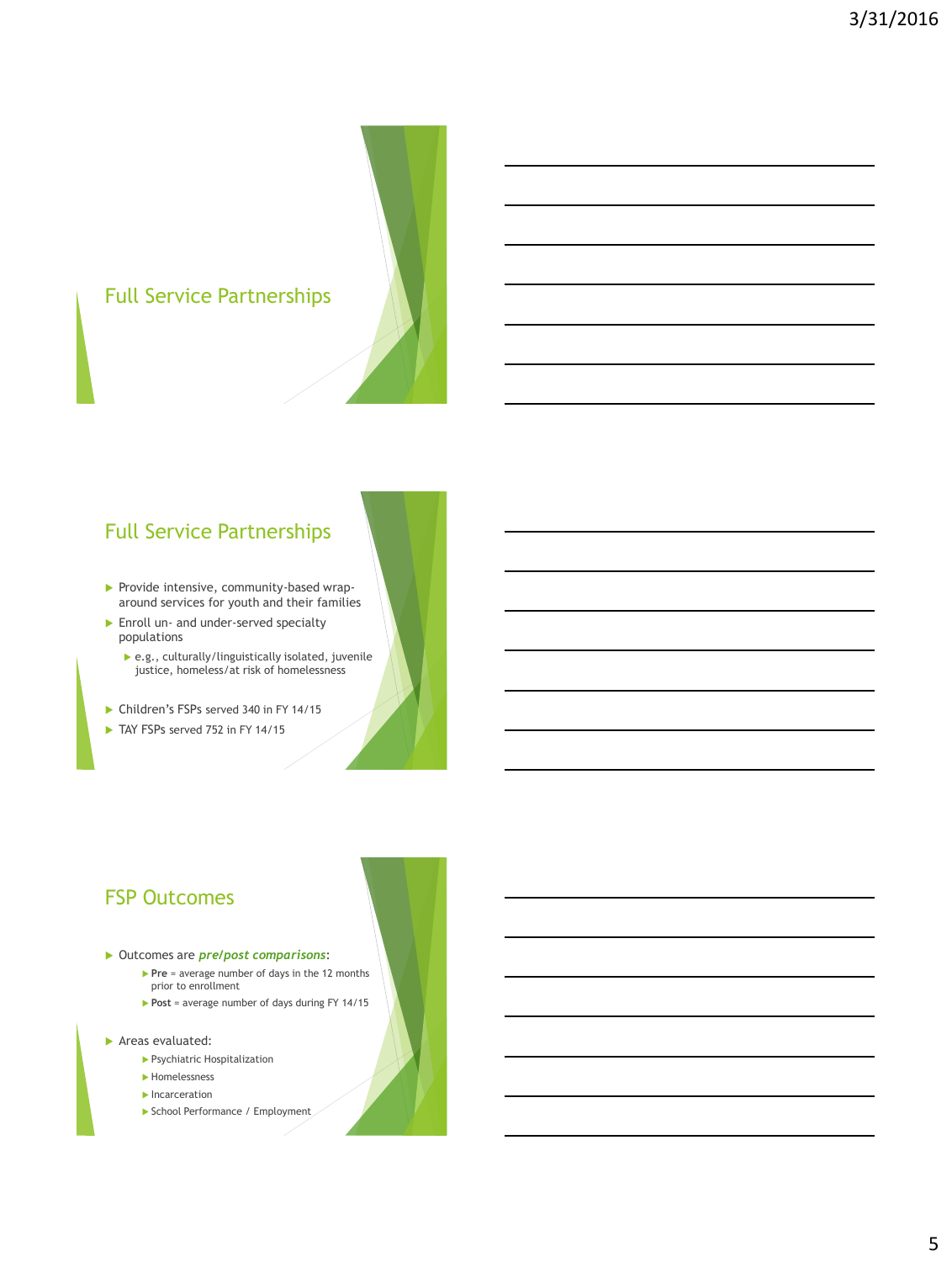#### **Psychiatric Hospitalization - FY 14/15**

![](_page_5_Figure_2.jpeg)

![](_page_5_Figure_3.jpeg)

**Homelessness - FY 14/15**

![](_page_5_Figure_5.jpeg)

![](_page_5_Figure_6.jpeg)

**Incarceration Days - FY 14/15**

![](_page_5_Figure_8.jpeg)

**12 Months Prior to Enrollment During FY 14/15** 

\* *p < .05*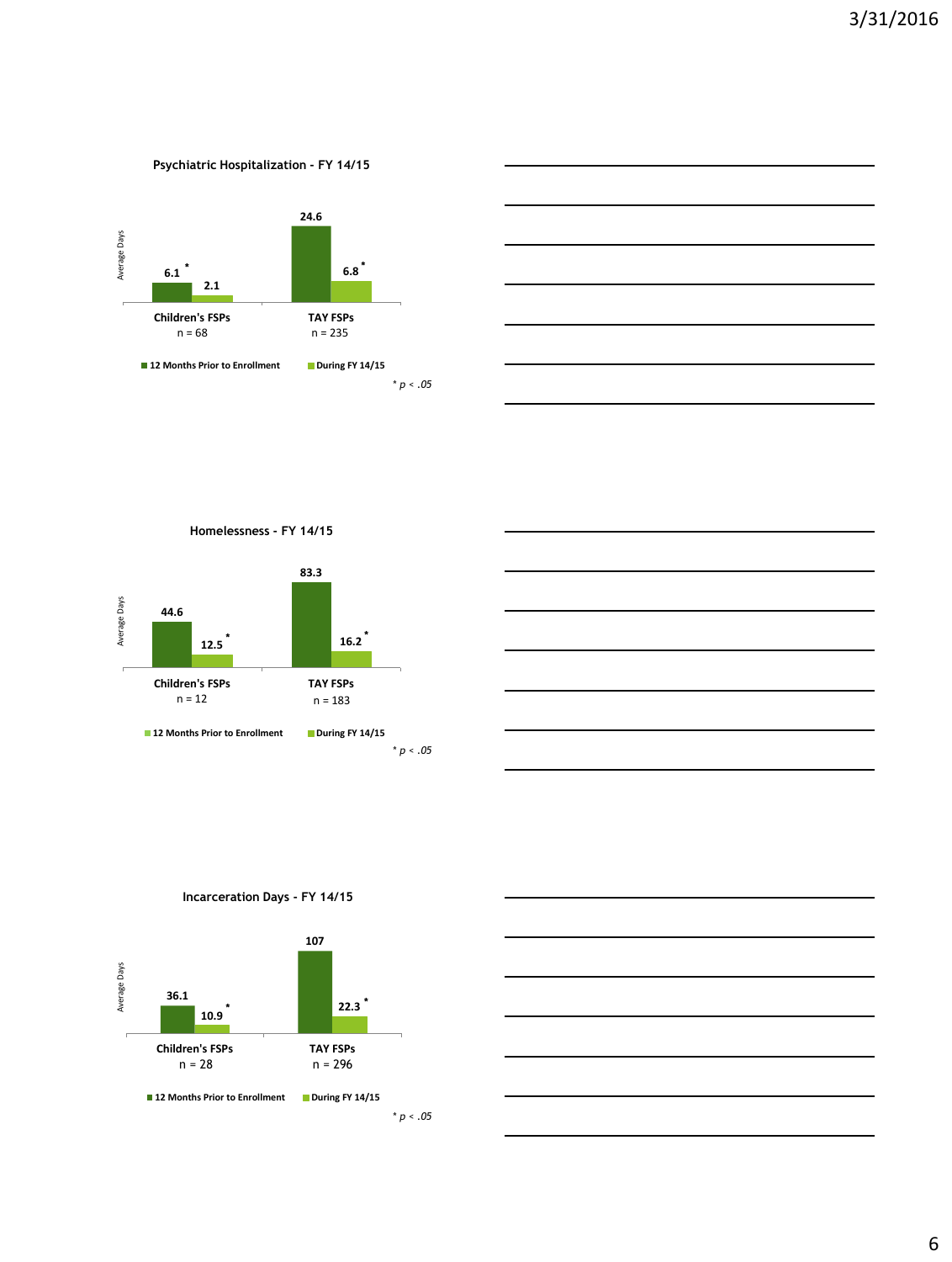![](_page_6_Figure_1.jpeg)

![](_page_6_Figure_2.jpeg)

![](_page_6_Figure_3.jpeg)

![](_page_6_Figure_4.jpeg)

![](_page_6_Picture_5.jpeg)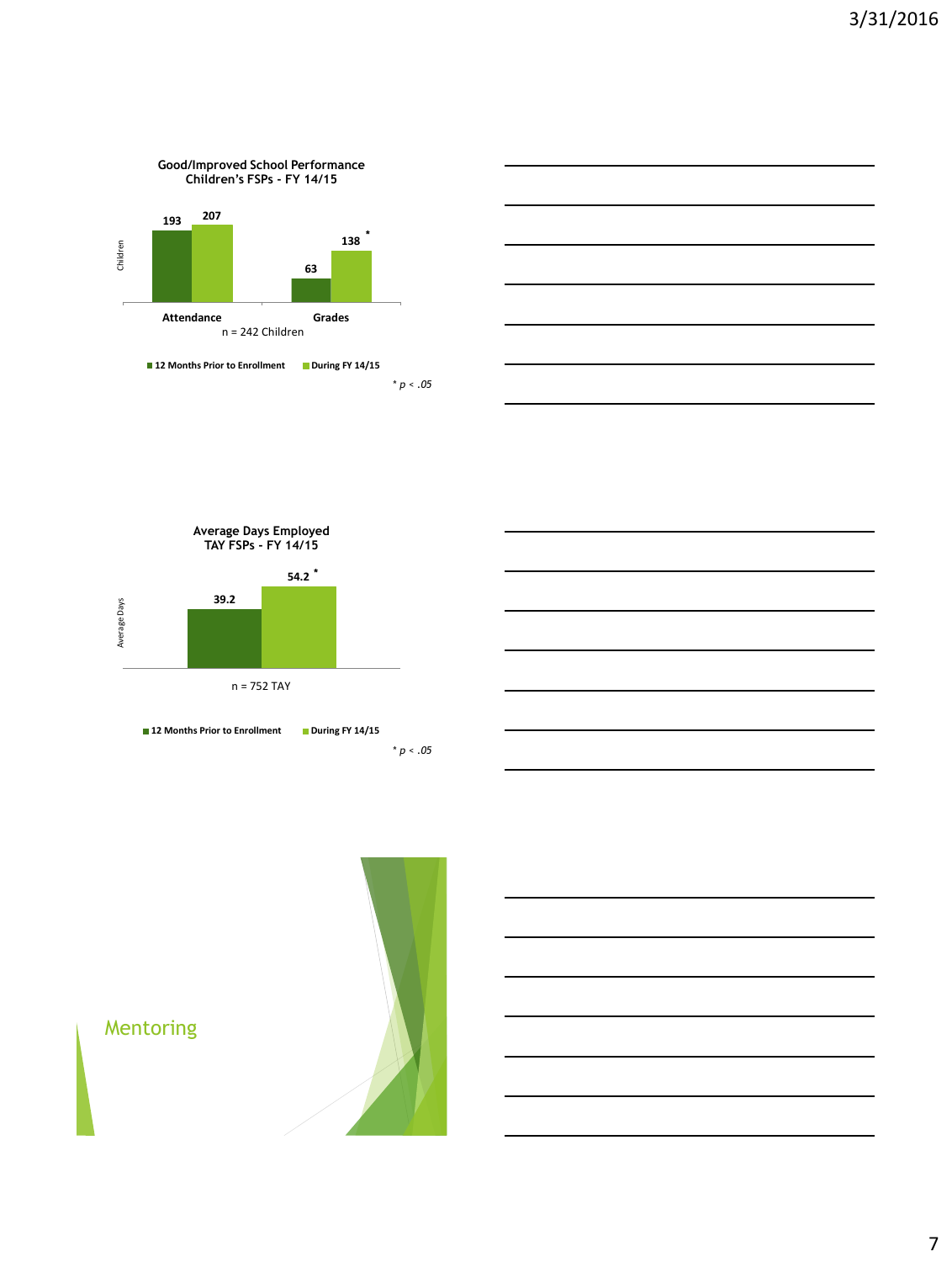### Mentoring

- **Enrolls youth receiving outpatient services**
- Community-based, youth- and family-centered
- **Parent Mentors also available**
- ▶ 115 children served in FY 14/15
- ▶ 85 TAY served in FY 14/15
- ▶ 18 parents served in FY 14/15

#### Outcomes are *pre/post comparisons*:

- $\blacktriangleright$  Pre = Self-rating prior to mentor match
- Post = Self-rating at 6 months/discharge

![](_page_7_Figure_11.jpeg)

![](_page_7_Figure_12.jpeg)

## Mentoring Updates

▶ Outcome measures will be reviewed for updating

![](_page_7_Picture_15.jpeg)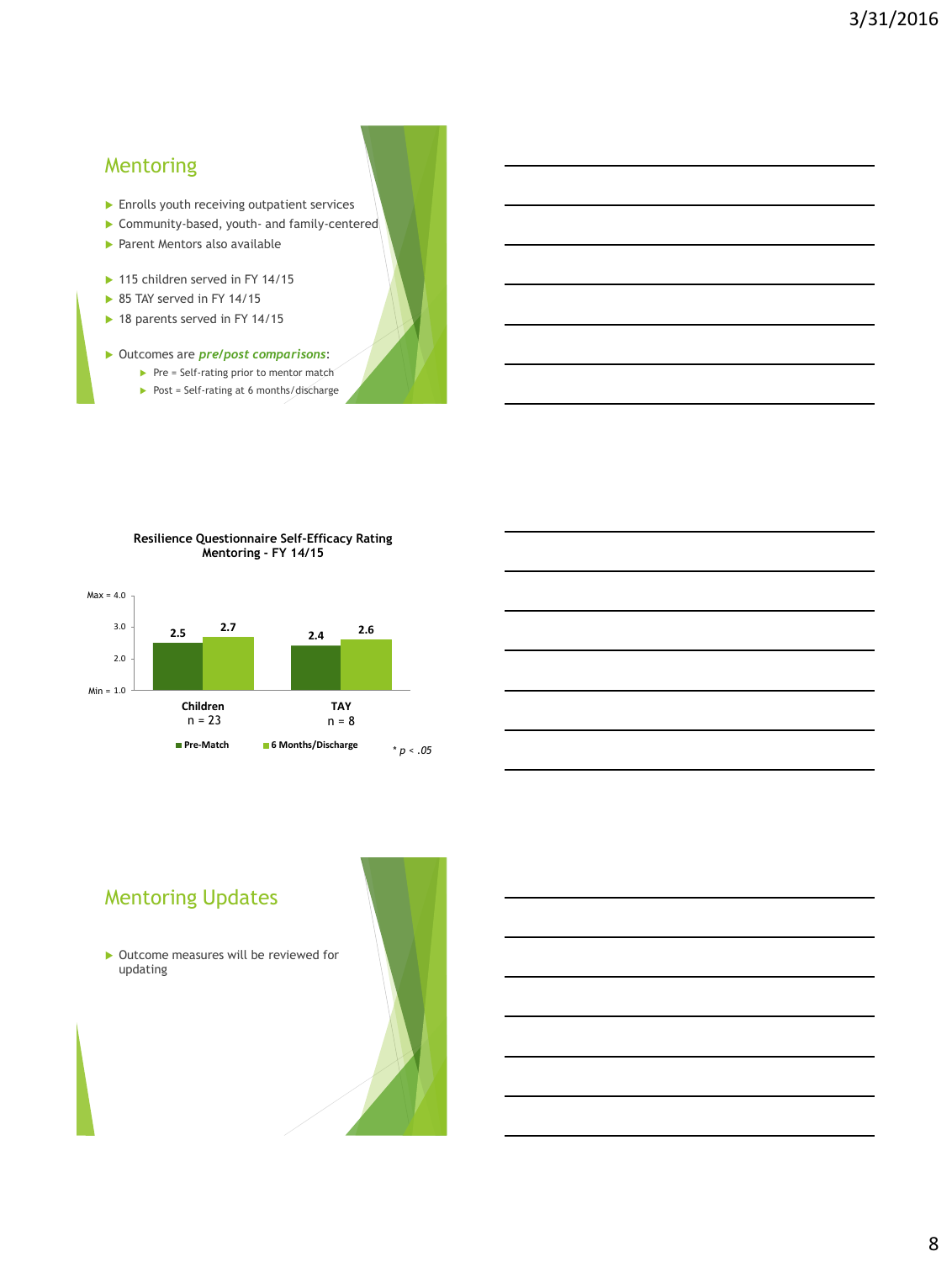# Challenges and Successes

## Challenges

- ▶ Yearly increase in crisis evaluations
- Shortage of psychiatric beds for youth, particularly children under age 12
- Challenges with sustaining employment among TAY
- $\blacktriangleright$  Large number of programs with different types of outcomes
	- ▶ BHS effort to standardize outcomes

#### **Successes**

- Henderson House opened March 2016
- Children's Crisis Residential expanding May 2016
- ▶ Children's CAT...
	- ▶ ... is fully staffed for the first time as of March 2016
	- … was re-structured with on-site shift supervisors
	- … is coordinating the referral process with Adult CAT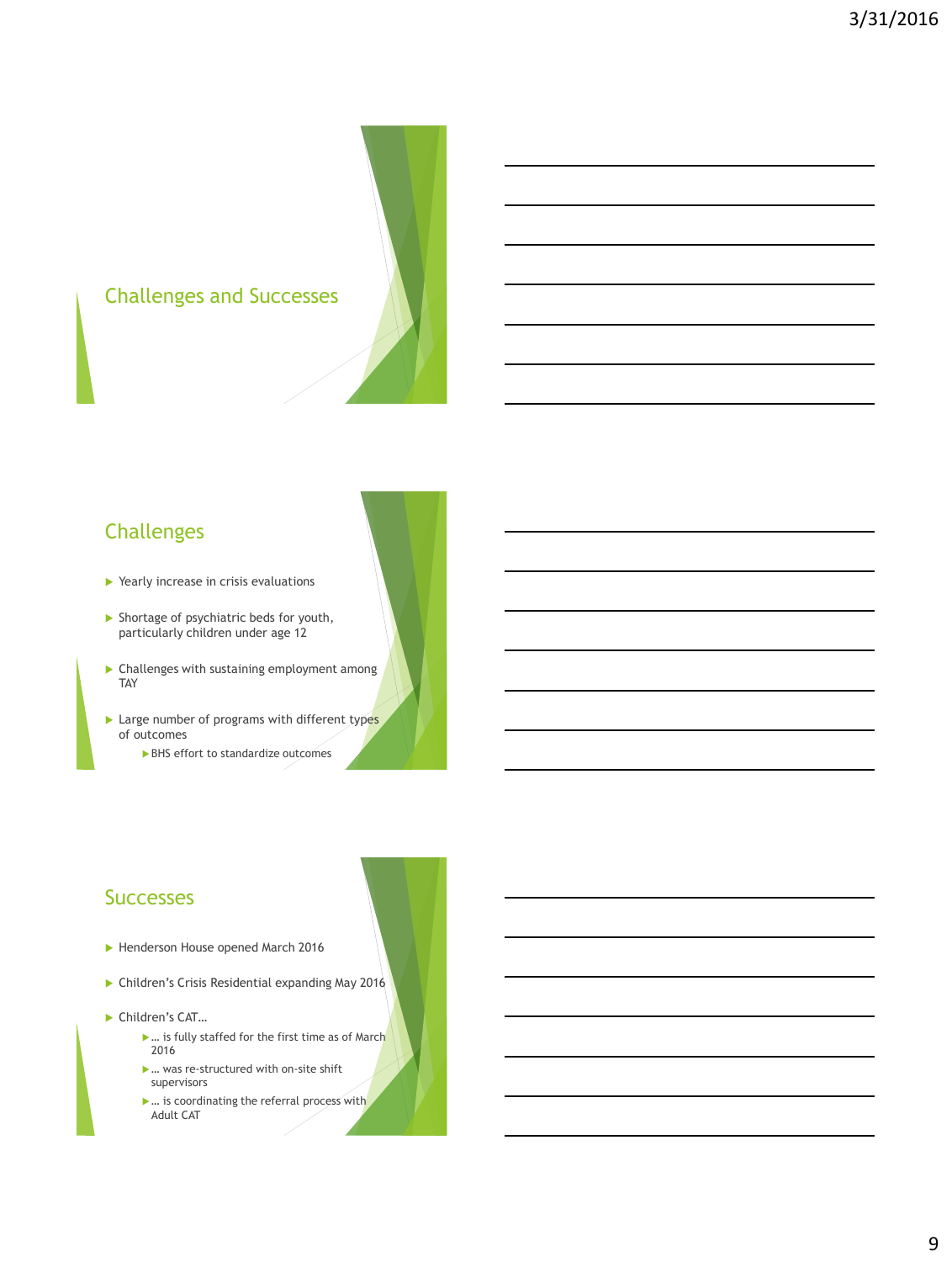#### Future Directions: Programs in Development

### Programs in Development

- ▶ OC Children with Co-Occurring Mental Health and Chronic Acute Severe Physical Illness, Special Needs, or Eating Disorders
- Children and Youth Outpatient Services Expansion
- Medi-Cal Match: Mental Health Services
- TAY PACT (12-17 years)
- Children's Urgent Care Center

#### **In Their Own Words…**

"Just Amazing! What a wonderful opportunity for the whole family!" – *Children's CRP* 

"We were in dire need. Program put us in a motel when we most needed it. We are able to move forward." – *Project RENEW*

"It's a great program and I would recommend it to my friends." – *YOW FSP* *understand what was said in more of an easier way." – Children's In Home Crisis Stabilization*

*"It is a wonderful program! We were able to be assisted even in the school team meeting. She helped us* 

"Keep doing what yall are doing" - *Project FOCUS*

"It was really great experience, I just want to thank you for allowing this program to exist, you are my loves. Of course second to pancakes though..." - TAY SRP second to pancakes though...<sup>"</sup>